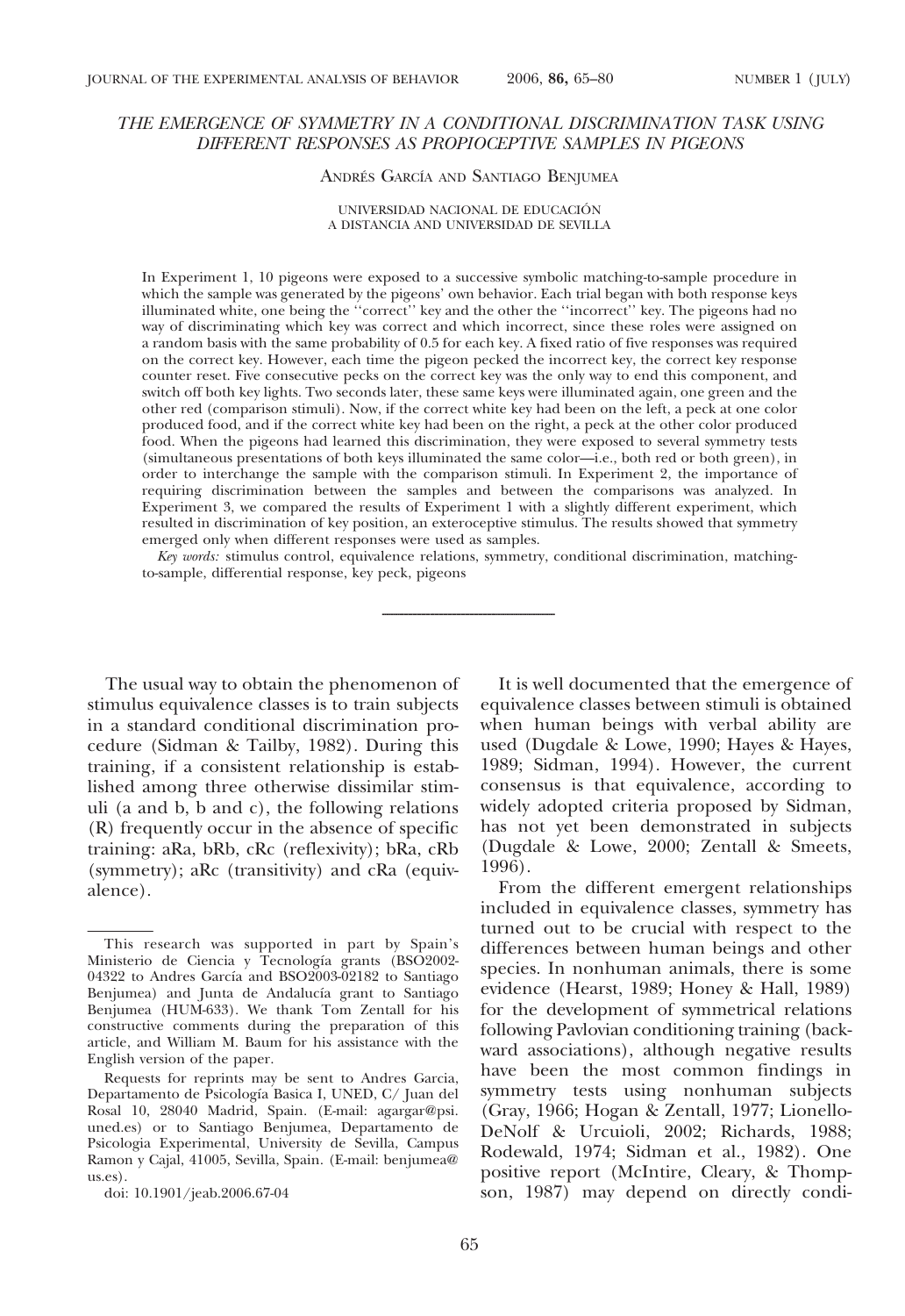tioned chains of mediating behavior (Dube, McIlvane, Callahan, & Stoddard, 1993; Hayes, 1989; Saunders, 1989). Even in studies in which emergent equivalences have been found (e.g., in sea lions, Kastak, Schusterman, & Kastak, 2001; Schusterman & Kastak, 1993; in chimpanzees, Yamamoto & Asano, 1995; and in pigeons, Meehan, 1999) the animals initially found it difficult to demonstrate emergent symmetrical relations (i.e., given AB training initially, emergent BA relations were not found). Recently, Frank and Wasserman (2005) reported a case of associative symmetry in the pigeon. They used a successive go/no-go matching-to-sample procedure in which all of the training and testing stimuli were presented in one location and intermixed arbitrary and identity matching trials. They reported robust symmetrical responding, but their procedure differed from that typically used in equivalence investigations with humans in that the pigeons did not view the two comparison stimuli (the correct one and the incorrect one) simultaneously.

The origin of the emergence of untrained relationships between stimuli in equivalence classes has been the center of attention of research in this matter (see García & Benjumea, 2001). There are two main lines of thought within the scientific community. On the one hand, Sidman (1990, 1994, 2000) suggested that stimuli equivalence could be ''a primitive,'' that is, a basic function which is not derived from other processes, concluding that stimuli equivalence is an emergent property of conditional discrimination training procedures. According to this ''primitive'' hypothesis, failure to obtain the emergence of equivalence in animals would have to be resolved through phylogeny in the end.

On the other hand, as pointed out by Dube et al. (1993), positive results using standard equivalence procedures could involve behavioral prerequisites that humans, but not laboratory animals, are likely to have acquired through preexperimental experience. Some authors have postulated that language could be this prerequisite. Perhaps human beings form classes of equivalent stimuli, not because they have a specific innate ability (''primitive''), but because when stimuli appear they name or label them (''Naming Hypothesis'':

see for example, Dugdale & Lowe, 1990; Hayes & Hayes, 1989).

Catania, Matthews, and Shimoff (1990) suggested that the bidirectional character of verbal behavior and of stimuli equivalence could be a manifestation of the same behavioral competence: the ability to establish conditional discriminations based on one's own behavior.

Sidman (2000) suggested that the differences found between animals and human beings could be due to critical procedural variables. While accepting that equivalence may be a primitive that arises directly from the reinforcement contingency, we still need to include not only the samples and comparison stimuli but also the responses and reinforcers in the equivalence classes. Viewed in this way, the Naming Hypothesis could be included within this framework without controversy. The crucial factor may be that human beings use different responses (i.e., names and labels) whereas in the procedures normally used with animals the same response (e.g., key peck) would be used for different stimuli.

Evidence exists that rudimentary symmetry is obtained with animals when different responses are used in conditional discriminations. McIntire et al. (1987) trained monkeys to make differential responses to both the sample and the correct comparison, and they found symmetry. Another study which presented positive results with regard to emergent relations was that of Zentall, Sherburner, and Steirn (1992), in which biologically relevant stimuli (unconditional stimuli) were used as samples. In this procedure, what might have happened is that the pigeons really did discriminate and choose the correct comparisons according to the different intense, and therefore more discriminative, consummatory responses that they had carried out in the presence of the different sample stimuli. Along the same lines, one of the most relevant factors in the work of Meehan (1999) was the use of differential reinforcers for each of the classes that he was trying to obtain in his experiment. As he himself commented, this use of different reinforcers generated different behavioral patterns to each sample. As we already have suggested, those patterns were probably the events discriminated by the pigeons in that work (see also Urcuioli & DeMarse, 1997).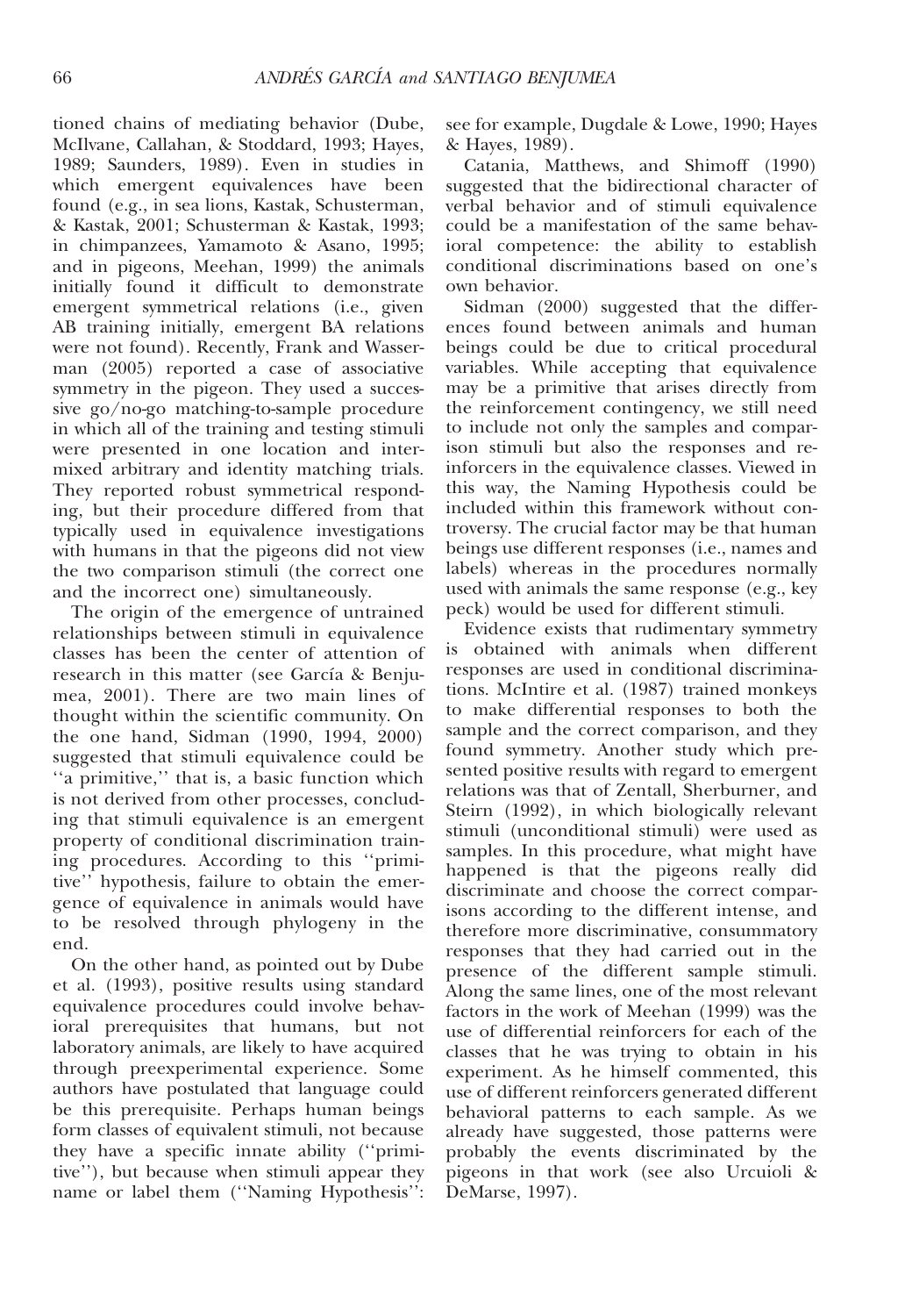In all previous studies, different sample stimuli have been used in conjunction with different responses. However, there also exists the more straightforward possibility of establishing conditional discriminations based exclusively on different responses acting as samples, without being accompanied by different exteroceptive stimuli. Although previous experiments using this type of conditional discrimination exist (Baninger, Kendall, & Vanderwolf, 1974; Lionello-DeNolf & Urcuioli, 2003; Reynolds & Catania, 1962; Shimp, 1982, 1983, 1984), in none of them was the emergence of symmetrical relationships tested.

The aim of the present research, therefore, was to test the emergence of symmetry in a conditional discrimination situation using pigeons as the experimental subjects and their own behavior as the (propioceptive) sample stimulus.

# EXPERIMENT 1 **METHOD**

#### Subjects

Ten experimentally naïve homing pigeons (Columba livia), which were maintained at approximately 80% of their free-feeding weight, were used. A 12:12-hr light: dark cycle was employed in the rooms where the pigeons were housed. Water was always available.

### Apparatus

Five standard experimental chambers with two response keys were used. Each chamber was 275 mm high, 240 mm wide, and 320 mm long. One wall of the chamber contained two response keys with white, red, or green 6-W keylights, a houselight, and an opening of 50 mm by 60 mm to provide access to mixed grain. The keys were mounted about 50 mm from the nearest wall and 130 mm from each other, center-to-center. A computer was used to control and record the experimental events.

# Procedure

The experiment was divided into three phases: pretraining, conditional discrimination training, and symmetry testing.

Pretraining. After magazine training, three sessions of autoshaping with a conditional stimulus (CS) of 8 s, an intertrial interval

(ITI) of 52 s, and a fixed ratio 1 (FR 1) was applied to all the possible key combinations (i.e., white, red, green, in left and right positions). The pigeons were then exposed to a FR 10 schedule to increase the number of responses on the keys. The reinforcer in this phase and all subsequent phases was 3-s access to mixed grain.

Conditional discrimination training. A training trial consisted of two consecutive components: a sample component followed by a comparison component. The sample component began with both keys illuminated white. In each trial, one key was assigned as ''correct'' and the other as ''incorrect'' with a probability of 0.5. Each time a pigeon pecked on the incorrect key, the correct key counter reset, so five consecutive pecks on the correct key was the only way to end this component which, after an interval of 2 s during which both key lights were switched off, was followed by the comparison component. The comparison component consisted of one key being lit green and the other red, with position randomized. For half of the pigeons, a peck on the red key after previously pecking on the left white key and a peck on the green key after previously pecking on the right white key produced food (left–red/right–green correspondence, see Figure 1: top diagram). For the other half of the pigeons, these relations were reversed (left–green/right–red correspondence). Pecking the incorrect color key was followed by a 10 s time-out (houselight off), and then another presentation of the same comparison component. In this way, we ensured that the same amount of reinforcement was obtained in the presence of each color. Each training session concluded when 40 reinforcers had been delivered. This training phase continued until the pigeon responded correctly on at least 90% of the trials, in each of three consecutive sessions (mean number of sessions: 48.7; range: 35–65).

Symmetry test sessions. The symmetry trials (see Figure 1, bottom diagram) consisted of the presentation of both keys illuminated the same color (red or green) and continued until the pigeon made a total of 10 keypecks, regardless of which key was pecked; the pigeon then moved on to the next trial without food presentation.

Each test session consisted of 44 trials, 40 conditional discrimination trials and 4 test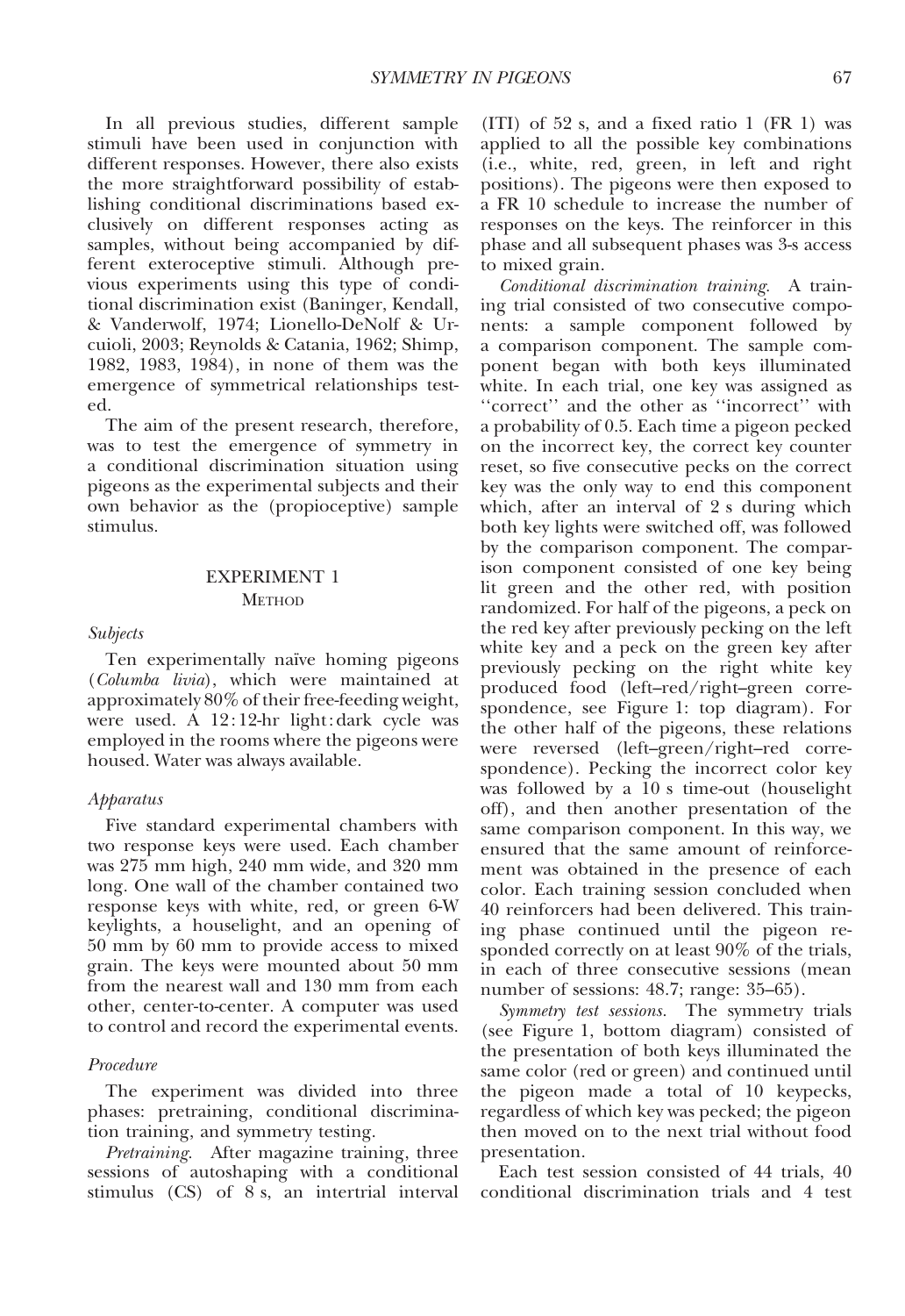Procedure for Conditional Discrimination Training



# Procedure for Symmetry Tests



Fig. 1. Top: The conditional discrimination training procedure used in Experiment 1. The sample was which of the two white response keys was pecked, and the comparison stimuli were the colors red and green (left– red/right–green correspondence). Bottom: Symmetry tests from the previous training.

trials (two green trials and two red ones). These test trials were interspersed among blocks of 10 consecutive training trials, so the test trials were the  $11<sup>th</sup>$ ,  $22<sup>nd</sup>$ ,  $33<sup>rd</sup>$  and  $44<sup>th</sup>$ trials. The probability that the test trial had been preceded by a right or left response or by a response to a red or green comparison stimulus depended upon the type of comparison component associated with the preceding training trial; this had been assigned by the computer at random (see training phase for details). The order of the tests was counterbalanced; half of the sessions started with red tests  $(11<sup>th</sup>$  Red,  $22<sup>nd</sup>$  Green,  $33<sup>rd</sup>$  Green and 44<sup>th</sup> Red) and the other half started with green tests  $(11^{\text{th}}$  Green,  $22^{\text{nd}}$  Red,  $33^{\text{rd}}$  Red and 44<sup>th</sup> Green). Half of the pigeons from each correspondence-trained group started with a red test trial and the other half with a green test trial.

The symmetry sessions were employed on two different occasions: as the baseline in Sessions 3 and 5, when the pigeons were still responding at random on the conditional discrimination task (about 50% accuracy), and after the end of the conditional discrimination training, as a test of the emergence of symmetry. This posttraining test was presented twice: the first session after the performance criterion had been met, which was then followed by another training session, and then again following this training session. Thus, each symmetry test (baseline and posttraining tests) included a total of 80 responses from each pigeon (eight trials of 10 pecks each). All of the trials, in both the conditional discrimination training sessions and the symmetry test sessions, were preceded by an ITI of 10 s, during which only the houselight was on.

## **RESULTS**

### Conditional Discrimination

Figure 2 shows percent correct responses for each of the pigeons session by session. The percent correct was calculated from a total of 40 responses per session (one response per trial); the responses given in the correction trials were not included.

All of the pigeons attained the criterion of 90% success rate in the conditional discrimination task. The pigeons' position bias in red– green disappeared, as the high percent correct obtained in the discrimination at the end of phase shows. However, a bias did not disappear in white–white, as some of the pigeons mainly started pecking on the left key while others started on the right key, although the white–white component finished when the pigeon made five consecutive responses on the key that was randomly assigned as ''correct'' by the computer in this trial.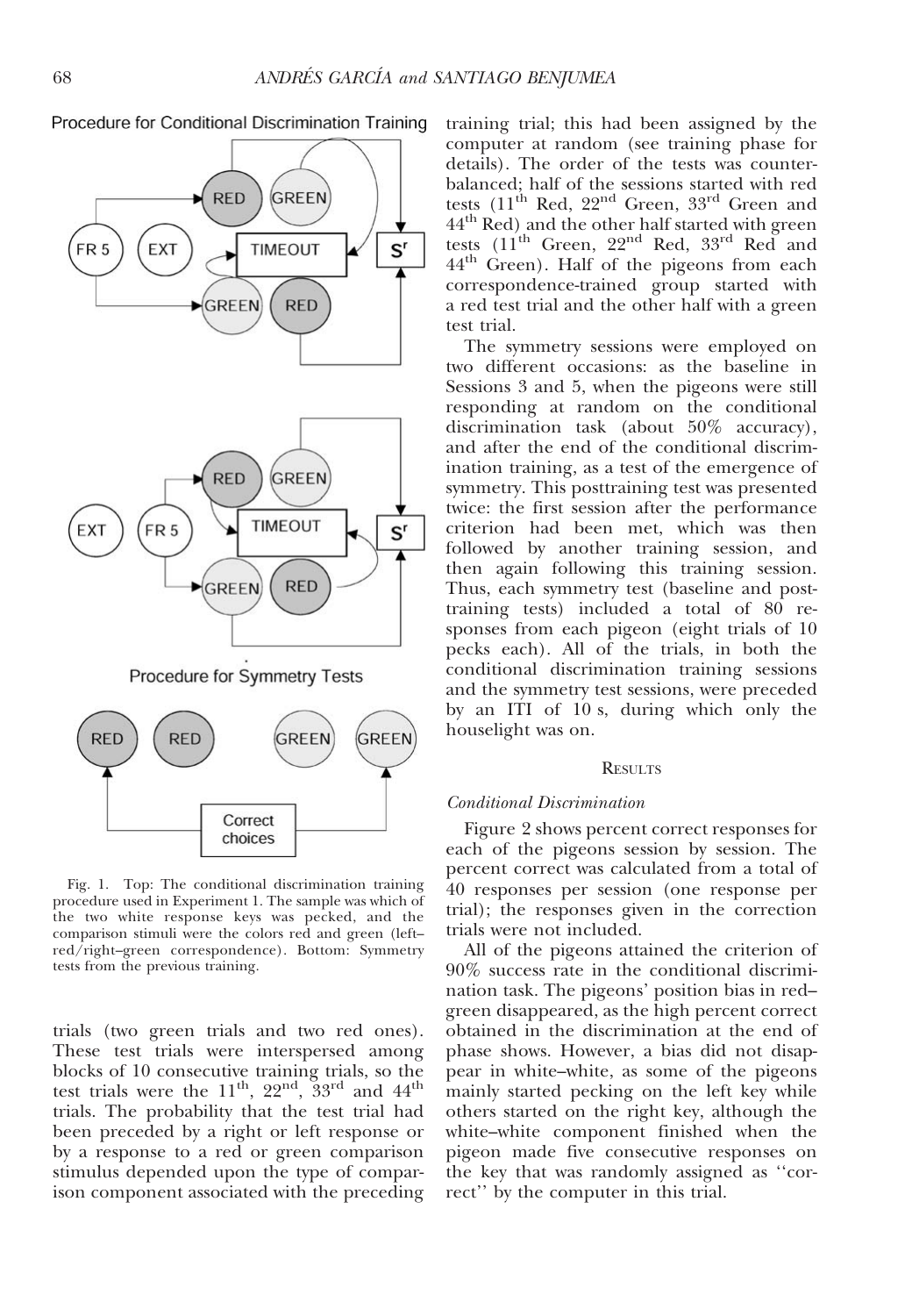

Fig. 2. Top: Acquisition of the conditional discrimination of the left–red/right–green correspondence pigeons. Bottom: Acquisition of the left–green/right–red correspondence pigeons.

#### Symmetry Tests

With regard to the interpretation of the symmetry trial results, for the pigeons trained on the left–red/right–green correspondence, the correct responses were: left choices on red trials (when both keys were red) and right choices on green trials (when both keys were green). Complementary to this, the correct responses for the pigeons trained on the left– green/right–red correspondence were: pecks on the left key when both keys were green, and pecks on the right key when both keys were red.

The degree of symmetry was expressed as the proportion of ''correct'' responses. For instance, if all ten responses were counted, and the first six responses of a pigeon trained on the left–red/right–green correspondence were made on the left red key, and the following four responses were made on the right red key, the proportion of correct responses (i.e., symmetry) was 60% for this trial.

Baseline symmetry test. Before the pigeons achieved criterion performance on the discrimination task, their performance in the symmetry test was approximately random: a 50% success rate when we consider the first response in each symmetry trial, 49% when we consider the first five responses, and 52% for



Fig. 3. Percentage of correct first responses in the symmetry test carried out during the baseline before the acquisition of the conditional discrimination (line graph) and that carried out after having learned this discrimination (bar graphs).

all 10 responses. They again showed position biases. Some pigeons always pecked the left key (in both red–red and green–green trials), whereas others always pecked the right key. In either case, the same level of chance responding was observed in the pretest.

Symmetry test after discrimination. Figure 3 shows the Experiment 1 symmetry test results for the first response in each test trial. The different pigeons are represented on the horizontal axis and the percentage of correct responses on the vertical axis. The line graph indicates the percent correct obtained by each pigeon in the pretest (before learning the discrimination task) and the bar graph indicates the percent correct for each pigeon in the posttest (after learning the discrimination task). With the exception of Pigeon S5, all the pigeons obtained a higher percent correct in the posttest than in the pretest.

The mean of 70% success rate, when only the first response in each trial was counted (see Figure 3), dropped to 67% when the first five responses were counted, and to 61% when all ten responses were counted. Since the tests were carried out in extinction (after the training phase with FR 1 and the green and red keys as comparison stimuli), the pigeons switched from left to right or vice versa on many occasions, with the first change being located between the fifth and sixth responses.

An Analysis of Variance on all the test conditions (pre- and posttests for one, five, and ten responses) revealed that there were significant differences  $(F_{2,18} = 4.759; p =$ 0.001). A posteriori contrast analysis was carried out to see which comparisons produced these differences. The Tukey Test showed that these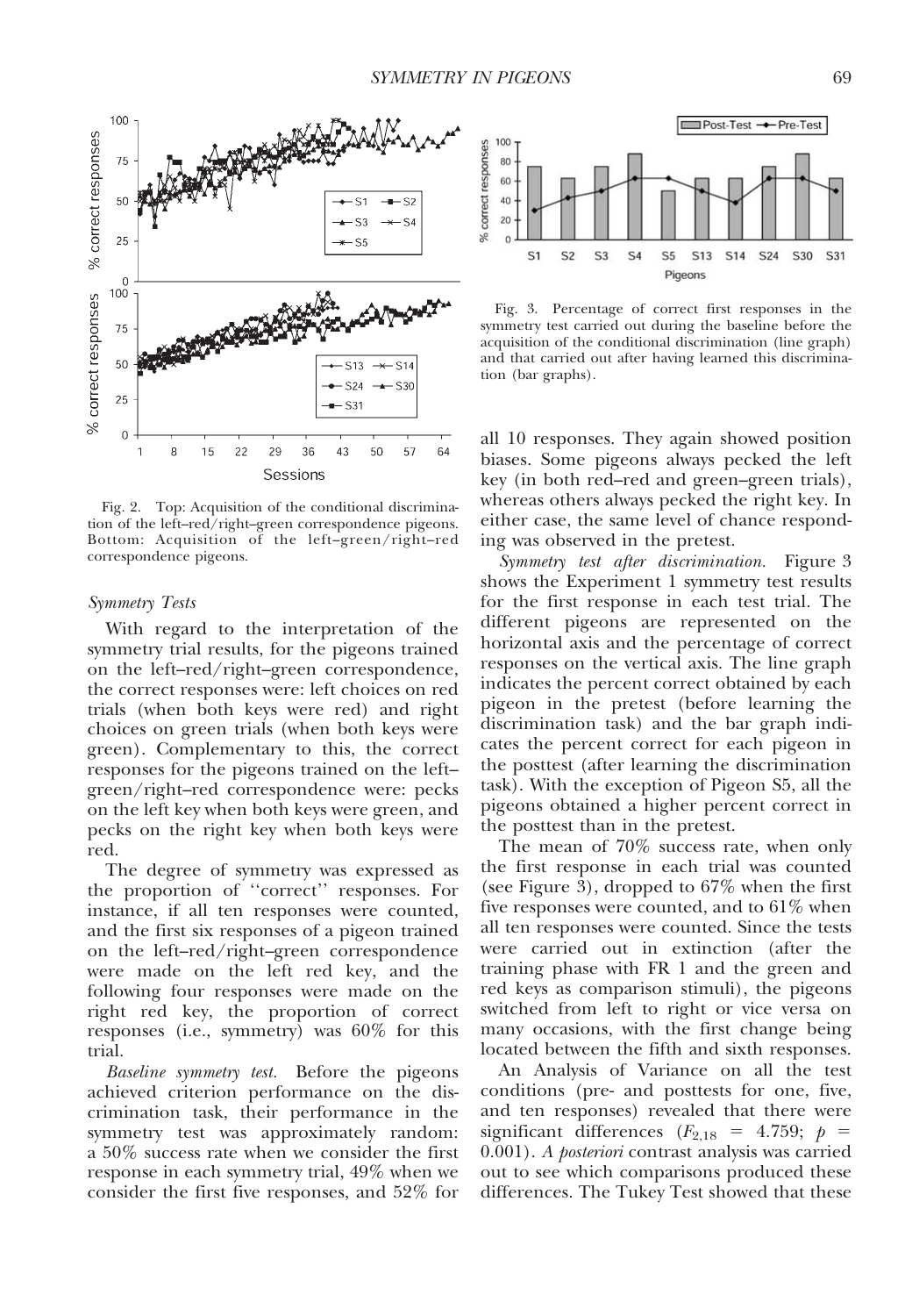significant differences were obtained when the results for the posttest first response were compared with the results obtained for the pretest first response ( $p = 0.01$ ), first five responses ( $p = 0.009$ ), and all ten responses  $(p = 0.011).$ 

To sum up, compared with their performance in the pretest, 9 of the pigeons improved their preference for the correct option in the symmetry posttests, which were carried out after achieving a 90% success rate in the conditional discrimination task.

This proportion (9 of the 10 pigeons improving their performances between the pretest and posttest) was maintained both when the first response in each test (see Figure 3) and the first five responses were considered, but decreased to 7 out of 10 pigeons when all ten responses in each test were considered. No differences were found between the red–red and green–green symmetry tests, nor between the pigeons trained in the left–red/right–green and left–green/ right–red correspondences.

## **DISCUSSION**

This experiment shows that pigeons will spontaneously transfer from a position–color (A–B) matching-to-sample task to a color– position (B–A) test task. A–B was trained, and B–A emerged. Similar results have been widely reported for human subjects, but lack of symmetry has been the most common result for nonhuman animals (Dugdale & Lowe, 2000).

The only source of discrimination for our pigeons in each trial was their own behavior pecking left versus pecking right. Success in this task could not come under the control of any external event (both keys were white all the time when the pigeons were responding on the sample component). For instance, when a pigeon trained in the left–red association chose red and received food, reinforcement was delivered only because the pigeon's previous behavior had been a left peck.

All of the pigeons were able to discriminate their own behavior in the matching-to-sample procedure. The sample was the position of the last key pecked and the comparison stimuli were the colors of the keys in the following component. There was no evidence of symmetry when the pigeons did not discriminate their own behavior (symmetry pretest). However, after sufficient training in the discrimination task, 9 out of 10 pigeons showed a bias towards the position which was the sample of the color presented on both keys in the symmetry test (see Figure 3).

The consistent biases towards a certain position when both keys were white eliminated an alternative explanation for our results. Bidirectional training might have been produced if, for instance, a pigeon had used the following kind of strategy:

- 1) after a left white response, the pigeon chose red and received food, and then its response is once again on the left key and,
- 2) after a right white response, the pigeon chose green and received food, and then its response is once again on the right key.

Using such a strategy, the training carried out would not only have been position–color, but also position–color–position. The results shown by the pigeons avoided this possibility.

With our procedure, it is unlikely that either the color or the position reinforced on a particular training trial could have affected the responses given in the following trial because between the two trials the reinforcer was given and there was an ITI of at least 10 s (see Olton, 1978, for interference effects produced by a reinforcer).

After being trained to discriminate and label their own behavior, the pigeons apparently used these labels (colors) to guide their behavior (choice of right or left key). Taking these results as a starting point, we suggest that the pigeon's discrimination of its own behavior provided the basis for the emergence of bidirectional relationships or, at least, that different responses to the sample were necessary.

Since the pigeons had shown symmetry in the context of a task of discrimination of their own behavior, we next analyzed the different components that might have allowed this relation to emerge. In Experiment 2 we assessed the relative importance of having to discriminate between samples and comparisons. In Experiment 3 we compared the results obtained in Experiment 1 with a procedure in which the event to be discriminated was not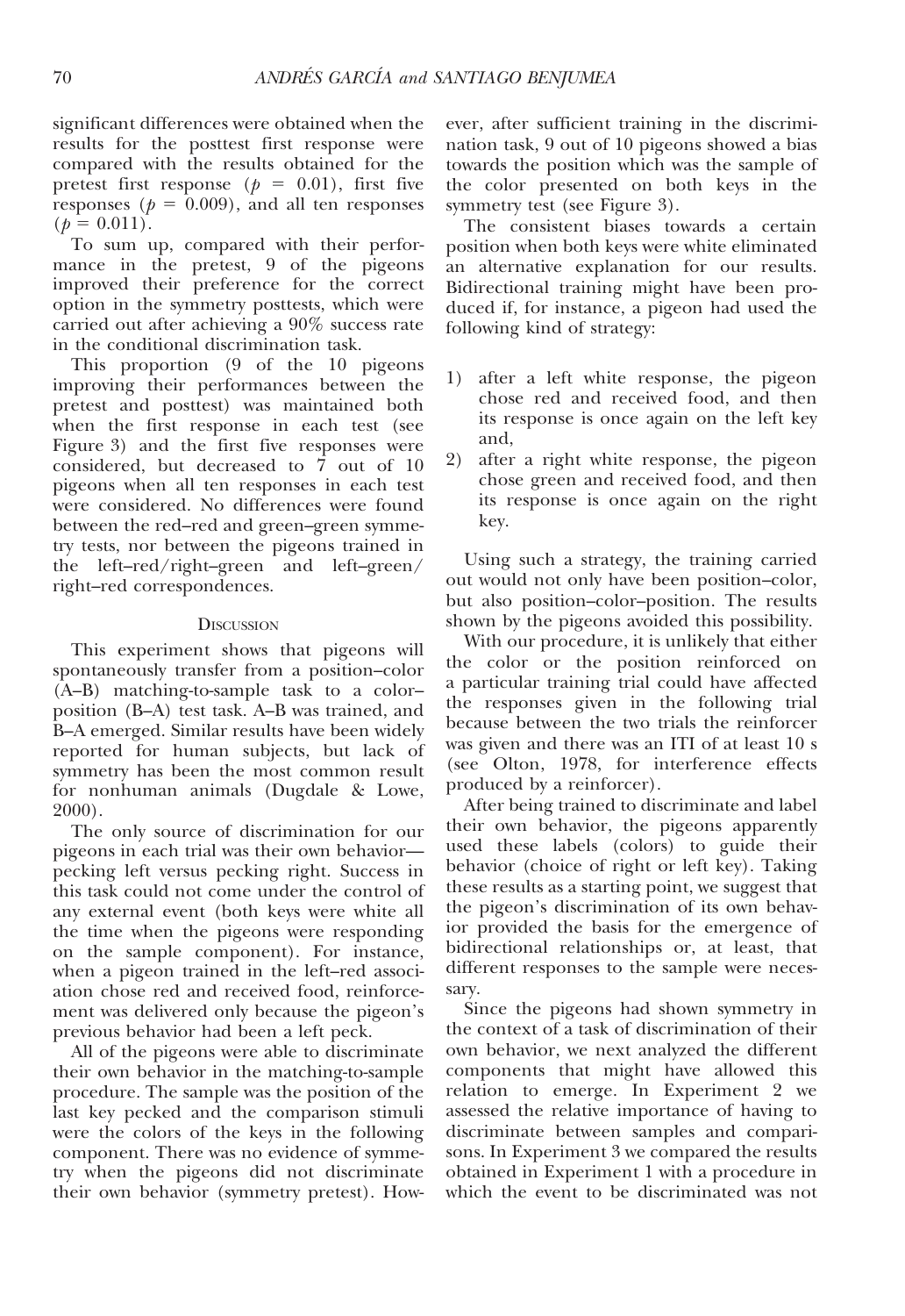the pigeon's own behavior but the spatial position of the sample.

# EXPERIMENT 2

In Experiment 1 we showed that when pigeons are trained to discriminate their own behavior they also show symmetry. In Experiment 2, we tried to analyze the effect of some variables on this emergence of symmetry in pigeons by introducing some modifications to the experimental design. We first considered whether the pigeons in the first experiment could have had some difficulty in learning the exact behavior pattern that would serve as a sample for choosing the correct comparison stimulus. For instance, if a pigeon started a particular trial by pecking the right white key (incorrect), and after five or six responses changed to the left key (correct), after which the comparison stimuli were switched on, and then the pigeon chose red and received food, although the five responses on the left key were the ones that produced the change to the comparison stimuli, the correct red choice might have been associated with ''respond several times on the right key, then change to the left key and after that, choose red.'' If the pigeon always started pecking on the left or right white key, half of the trials would begin with a few pecks on the incorrect key, followed by five pecks on the correct one, possibly hampering the acquisition of the conditional discrimination and possibly affecting the symmetry test. To sum up, in Experiment 1, we could not guarantee that only the responses given on the correct key in the sample component were associated with the choice of the corresponding color of the comparison stimulus. To avoid this problem, in Experiment 2 we introduced a condition in which only the correct response key was illuminated white and the other was unlit. The problem with this procedure is that the exteroceptive stimulus, the right or left illuminated key, instead of the pigeon's own behavior, could become the real conditional stimulus that controls the subsequent choice of the red or green key. For this reason, a control condition was included with both keys lit white as in Experiment 1.

Another question concerns the role that differential reinforcement may or may not play in the emergence of symmetry. In a standard

procedure of symbolic matching-to-sample, each comparison stimulus has a double function: to act as a positive stimulus in the presence of a sample and as a negative stimulus in the presence of the opposite sample. It is possible, however, that the effect of symmetry in Experiment 1 might just be explained as a simple Pavlovian backward association between the sample response and the comparison stimulus. In order to check this hypothesis, we included a condition in which only the correct comparison stimulus was present after each sample, and 100% of these ''errorless'' forced trials ended with food.

Finally, although Experiment 1 revealed a consistent tendency towards symmetry when the first response of the tests was considered, this consistency gradually decreased as more responses occurred. Even though we have tentatively explained this problem, the performance might be better if we required five consecutive responses to the correct comparison stimulus.

# **METHOD**

# Subjects

The subjects were 16 experimentally naive pigeons similar to those used in Experiment 1, housed and maintained in the same way.

### Apparatus

The apparatus was the same as that described in Experiment 1, except that only four standard experimental chambers were used.

# Experimental Design

We used a  $2 \times 2$  experimental design according to the number of keys used as sample stimulus (either one or two white keys) and the number of keys used as comparison stimulus (either two or just the correct color).

# Procedure

Pretraining. The procedures used in pretraining were the same as those used in Experiment 1. After magazine training and autoshaping with FR 1 and FR 10 schedules, the pigeons were distributed randomly into four experimental groups with 4 pigeons in each group. Figure 4 shows diagrams of the four experimental conditions.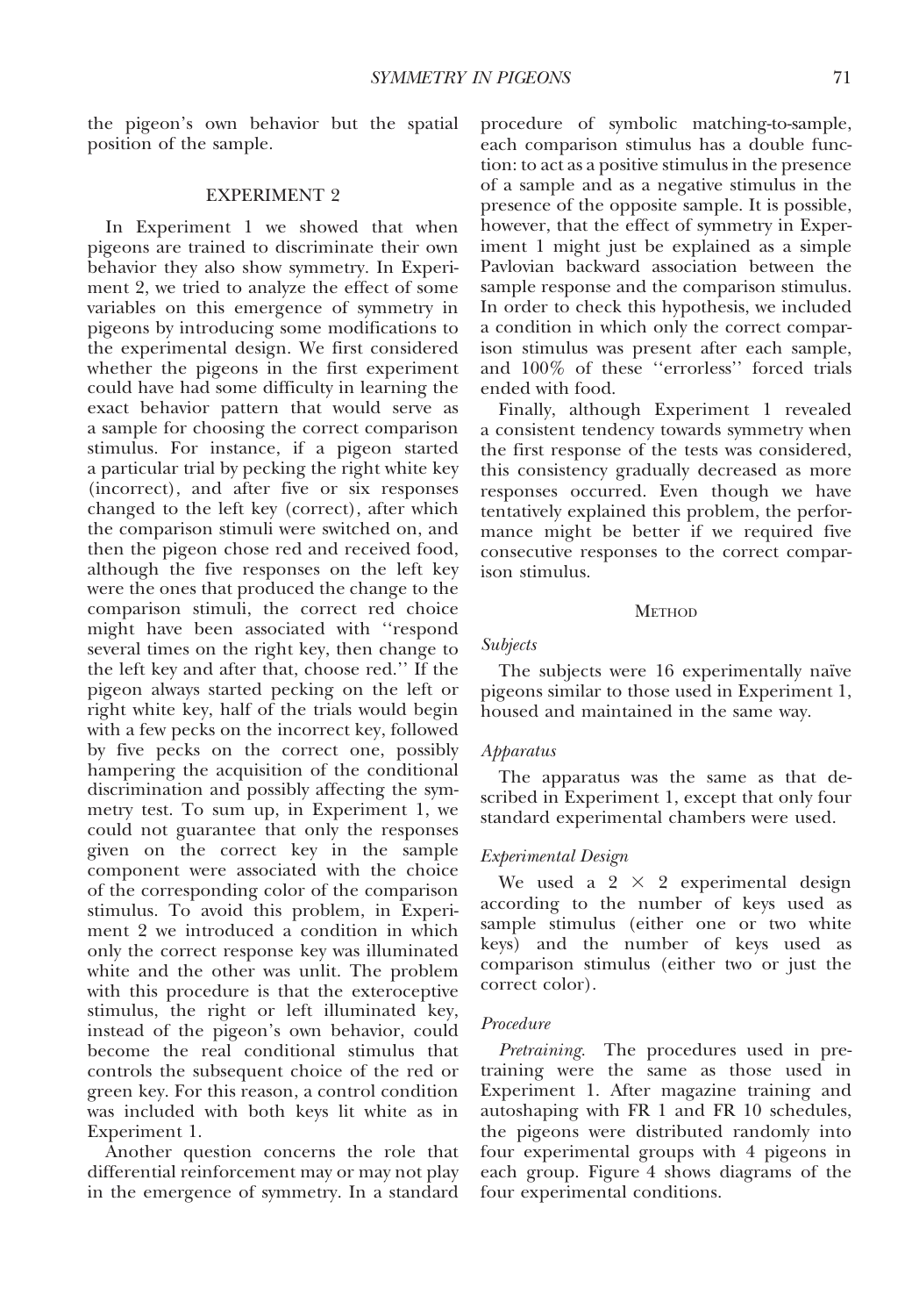

# 2S2C: two samples/two comparison stimuli





**1S2C:** one sample/two comparison







Fig. 4. The conditional discrimination procedures employed with each of the four groups of pigeons in Experiment 2 (red–left/right–green correspondence).

Training. In Group 2S2C (two samples and two comparisons) the training was exactly the same as in Experiment 1, except with a FR 5 (instead of FR 1) schedule required on the correct comparison. In Group 2S1C (two samples and one comparison), the procedure was the same as in Group 2S2C, except that only the correct comparison (red or green) was present. The difference between Group 1S2C (one sample and two comparisons) and Group 2S2C was that only the correct white key (left or right) was lit. Finally, in Group 1S1C (one sample and one comparison) only the correct white key and the correct comparison were lit. This first training phase ended after 40 sessions.

After this training, all the pigeons were assessed for the emergence of symmetry, after which all the pigeons were trained in the 2S2C procedure for a further 30 sessions. At the end of this training another symmetry test was conducted.

Symmetry tests. These trials were carried out in exactly the same way as in Experiment 1 and were common to all of the groups. The criteria also were the same. When a pigeon from Group 2S2C performed the symmetry test, a yoked-control pigeon from Group 2S1C with the same position–color correspondence did likewise. Furthermore, when a pigeon from Group 1S2C performed the test, one of the pigeons from Group 1S1C with the same position–color configuration did likewise. The pigeons were assessed in symmetry three times: after pretraining, as the baseline; after the first 40 sessions of conditional discrimination training, which was different for each group; and after the further 30 sessions of the 2S2C procedure, which applied to all of the groups.

#### **RESULTS**

Symmetry pretest (baseline). The pigeons' performance was at chance level, with the mean success rate for all the pigeons being 53% (ranging from 37% to 58%).

First discrimination training. For the pigeons from Groups 2S1C and 1S1C no data are available for analysis from this phase because only the correct comparison stimulus appeared in each trial. Figure 5 shows the acquisition data for the other two groups; 2S2C is shown in the top and 1S2C is shown in the bottom graph. As can be seen in the top graph, after 40 sessions, 2 of the pigeons (A3 & A18) from Group 2S2C had learned to discriminate (more than 90% of their responses were correct), whereas the other 2 pigeons (A1 & A19) had not. All of the pigeons from Group 1S2C had learned the task in this number of sessions (bottom graph). When we compare these results with those from Experiment 1, we find that Group 2S2C performed worse (a mean of 74.75% of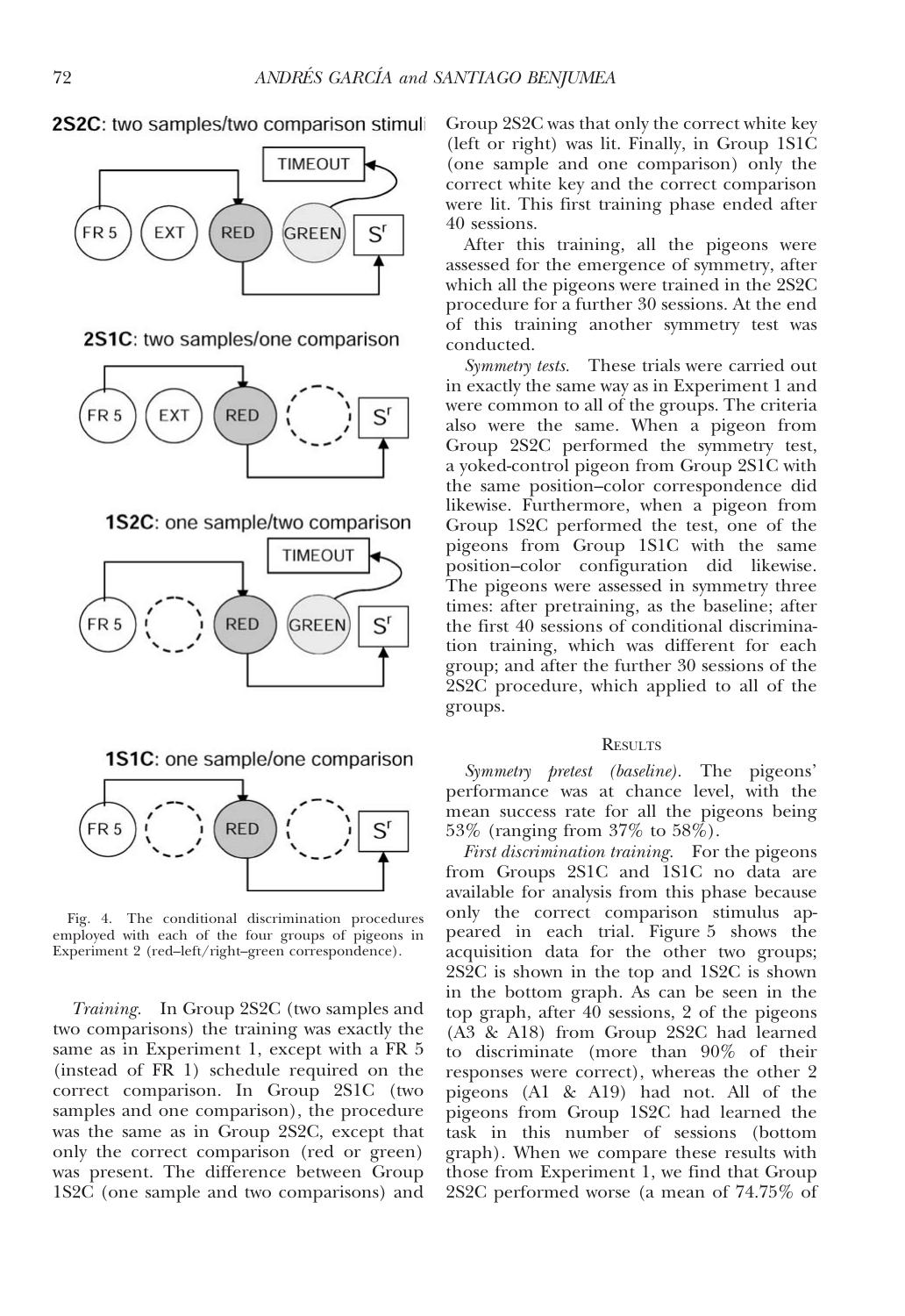

Fig. 5. Top: Acquisition of the conditional discrimination for each pigeon in Group 2S2C. Bottom: Acquisition of the conditional discrimination for each pigeon in Group 1S2C.

the choices were correct compared to 87.80% in Experiment 1). However, the results for Group 1S2C revealed better performance than observed in Experiment 1 (92.75 % of the choices were correct).

Second symmetry test. All the pigeons concentrated all their responses on the same key in each symmetry trial without changing keys, so there was no difference in results for the first response, the first five or all ten in each trial. We therefore focused on the first response in each trial. The top graph of Figure 6 shows the percentage of correct responses given in the symmetry test for the pigeons in each group.

Of the 4 pigeons that composed Group 2S2C, the 2 that had acquired the conditional discrimination showed high symmetry levels. Pigeon A3 scored an 88% success rate and Pigeon A18 scored 75%. The 2 pigeons from this group who had not done better than



Fig. 6. Top: Percentage of correct responses for each pigeon from each experimental group in the symmetry test, after the corresponding conditional discrimination training. Bottom: Percentage of correct responses given by these pigeons in the first session of the conditional discrimination, when they were faced for the first time (except Group 2S2C) with two samples and two comparisons (second conditional discrimination).

chance after 40 sessions only scored 25% (A1) and 50% (A19).

In Group 2S1C the results were more homogeneous. Two pigeons (A12 & A21) scored  $55\%$ , 1 (A23) scored  $50\%$ , and the 4th (A8) had a success rate of just under 40%. All in all, none of the pigeons in this group seemed to show symmetry.

Three of the 4 pigeons from Group 1S2C performed well in the symmetry tests. Pigeons A6, A13, and A15 each obtained 75%. The other pigeon (A17) scored 62%.

The results for Group 1S1C were similar to those for Group 2S1C. One pigeon (A5) achieved a 55% success rate, 2 (A9 & A24) achieved 50%, and Pigeon A4 was correct on 38% of the test trials. Thus, there is no indication of symmetry in this group.

Second discrimination training. When all the pigeons were changed to the 2S2C procedure, the pigeons from Group 1S2C started with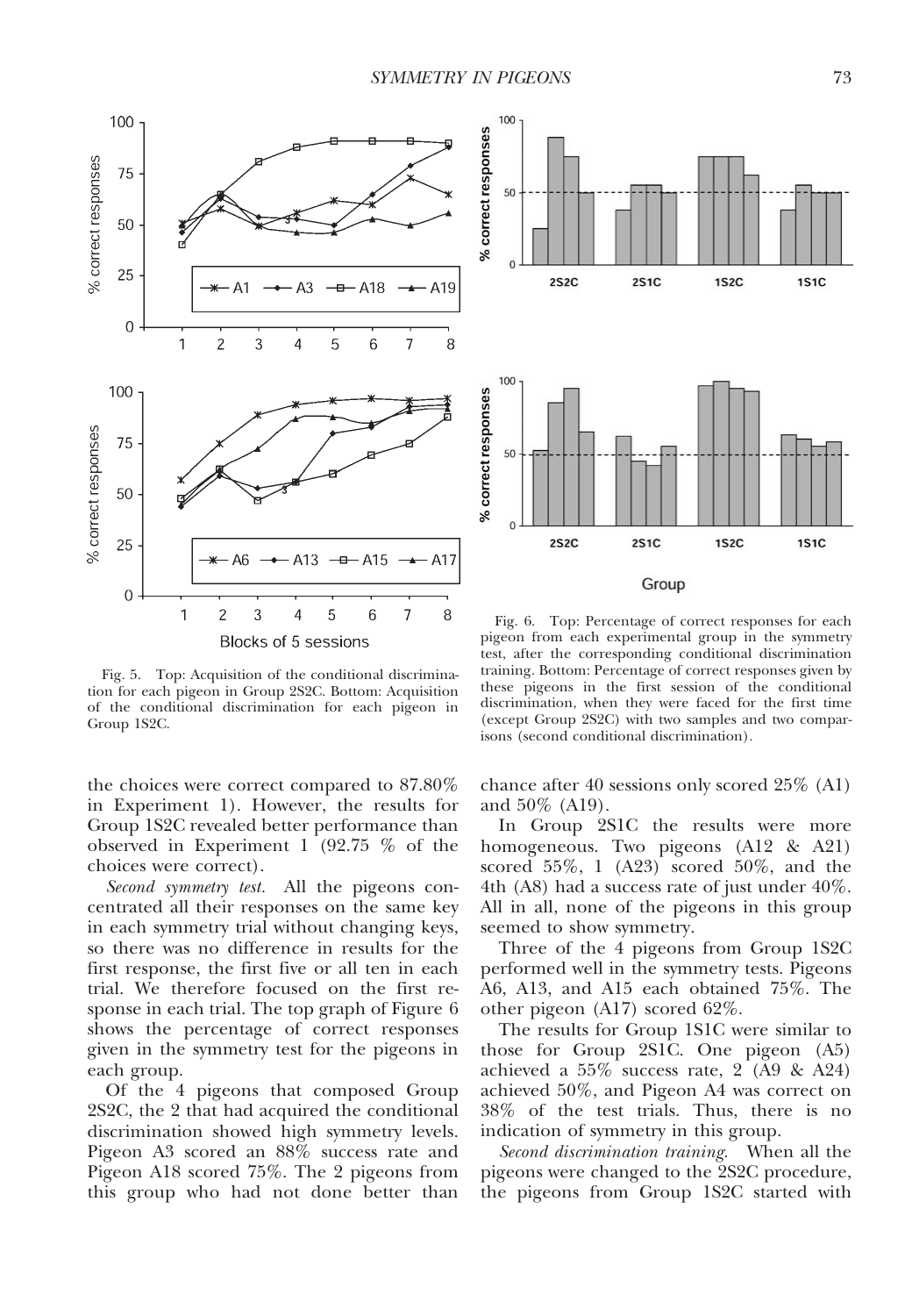

#### Pigeon

Fig. 7. Percentage of correct responses in the third symmetry test by each pigeon in Experiment 2, after having been trained in the 2S2C procedure. The bars in white illustrate the symmetry results for those pigeons that had not reached the required discrimination index after the 2S2C conditional discrimination training phase.

a correct response level of nearly 100%, but Groups 2S1C and 1S1C began near chance. The bottom graph in Figure 6 shows percent correct choices of red and green in the first session of the training. The performance of the pigeons in Groups 2S2C and 1S2C was similar to that shown in the first 40 sessions, whereas Groups 2S1C and 1S1C (trained with only the correct comparison stimulus) averaged a 50% success rate in the first session of this new phase, which entailed both comparison stimuli (correct and incorrect).

In the 30 sessions of the 2S2C procedure, 13 of the 16 pigeons responded correctly over 90% of the time towards the end of training. However, 3 pigeons did not reach our criterion of correct responses (i.e., 90%; see Experiment 1) at any time during training. Pigeons A1 (Group 2S2C) and A5 (Group 1S1C) achieved a 75% success rate, while Pigeon A12 (Group 2S1C) remained at chance level.

Third symmetry test. Figure 7 shows the results of the symmetry test following the 30 sessions of training on the 2S2C procedure. All of the 13 pigeons that had reached criterion showed symmetry above chance level (an average of 70% correct). Out of these 13 pigeons, 9 were correct on 75% or more of the trials. Three of these 9 pigeons came from Group 2S2C and 2 from each of the remaining three groups. The other 4 pigeons that had learned the discrimination also were consistently above chance level; 63% of the responses were correct for each pigeon.

In contrast, the pigeons that failed to reach criterion also failed in the symmetry tests: Pigeons A1 and A5 distributed their responses randomly (50% success rate), while Pigeon

A12 responded correctly only on 38% of the trials.

#### **DISCUSSION**

The results of Experiment 2 corroborate the findings of Experiment 1; all of the pigeons that achieved high success rates in the 2S2C conditional discrimination (13 out of 16) obtained levels higher than chance in the symmetry test trial (Figure 7). These results, along with those from Experiment 1, suggest that conditional discrimination based on one's own behavior is a crucial condition for the emergence of symmetry.

The response requirement of five consecutive responses to the correct comparison stimulus seemed to produce a negative influence on the acquisition of the conditional discrimination; comparing the results obtained for Group 2S2C with those from Experiment 1, in which only one response was required, seems to demonstrate this. This result concurs with other research (Lydersen, Perkins, & Chairez, 1977). However, the requirement of five responses produced a more uniform response in the presence of the colored keys, resulting in no significant differences among the first response, the first five, and all 10 responses in the symmetry trials.

The more rapid acquisition by Group 1S2C compared with both Group 2S2C and the pigeons in Experiment 1, might have been because the Group 1S2C pigeons made their choices based on which response key had been lit before (exteroceptive discriminative stimulus), as opposed to the 2S2C procedure subjects, that were probably discriminating based on their own behavior. This possibility is unlikely, however, because all the pigeons in Group 1S2C were successful almost 100% of the time, right from the first session using the 2S2C procedure. Since both keys were lit white, potential control by exteroceptive stimuli would no longer exist. It is therefore important to point out that the high levels of symmetry obtained after training in the 1S2C procedure can be interpreted as the emergence of bidirectional associations resulting from discrimination based upon the propioceptive stimuli generated by the place where the pigeon pecked, and not upon the exteroceptive stimuli arising from the position of the lit key.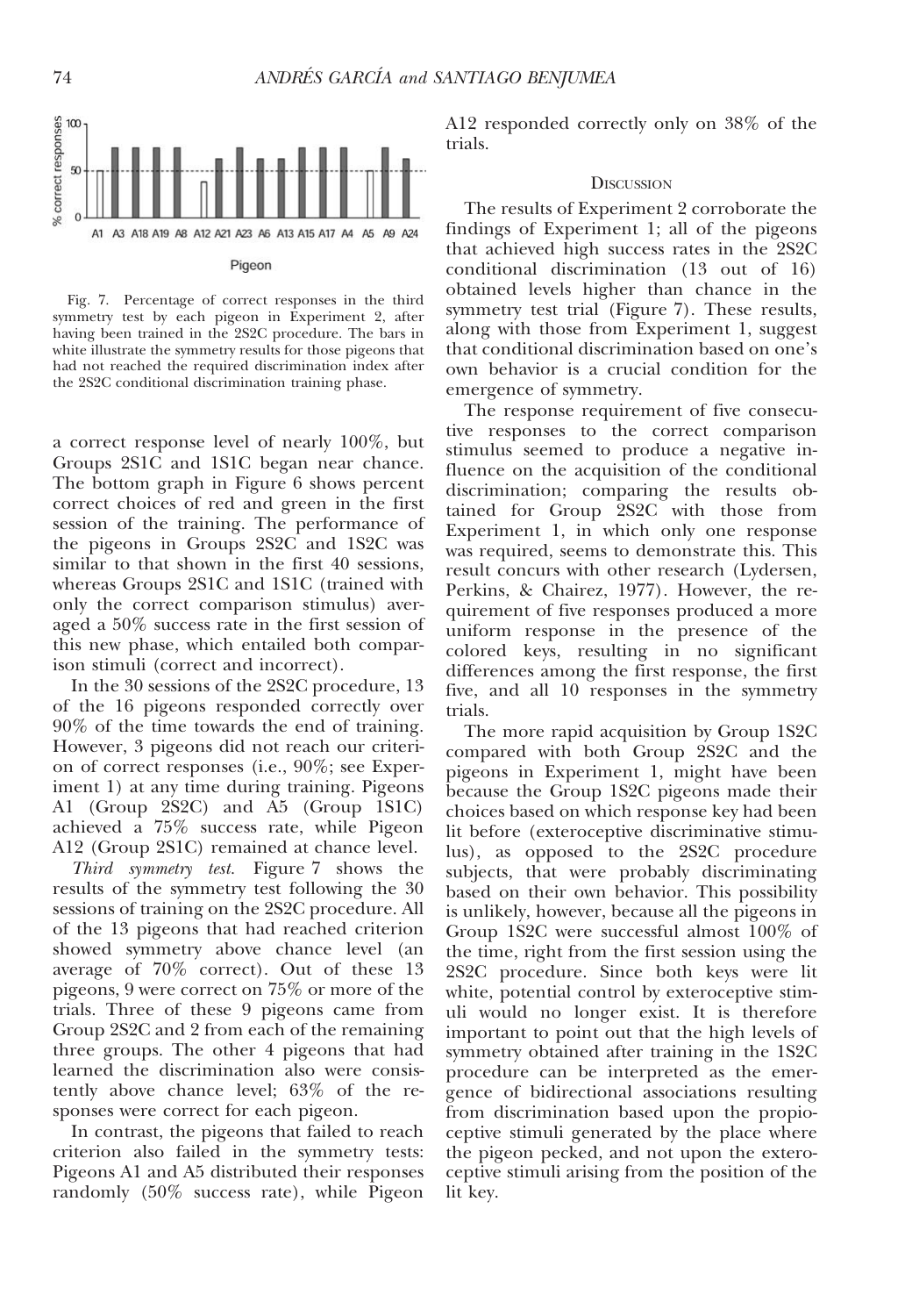Once it has been accepted that the responses to the white keys constituted the sample that controlled the subsequent choice of the correct color, the higher acquisition speed of Group 1S2C would therefore arise because the only behavior sample that could occur for this group was the one to control the subsequent choice of the corresponding color.

Having more than one option (not just the correct one) when labeling the behavior seemed to be of great importance. The pigeons from Groups 2S1C and 1S1C that could not err when choosing the correct comparison (the only stimulus that was present) did not show symmetry, despite having received 1600 matches between the sample and the correct comparison. These results concur with those obtained by Gick and McGarry (1992) and Ross (1984, 1987, 1989) on the important role played by the presence of the incorrect comparison. All of these studies, despite using different procedures, support the idea that the presence of only one key lit either red or green does not constitute discrimination training.

To summarize, only the pigeons that had learned to label their own behavior were the ones that showed the emergence of symmetrical associations between the label and corresponding behavior.

#### EXPERIMENT 3

In the previous two experiments, all of the pigeons that established conditional discriminations based on their own behavior showed the emergence of symmetrical associations. Although the pigeons in Group 1S2C showed good control by stimuli based on the position where they pecked the only key lit white, it still is possible that along with the control by these propioceptive stimuli, control by the associated exteroceptive stimulus of key position could have occurred. Although it seems unlikely that this would occur, because of the probable overshadowing of one source of control by the other (see Urcuioli, 1984), Experiment 3 was designed to study the possibility of the emergence of symmetry in a task similar to that of the two previous experiments, but in which the conditional discrimination could only be established on the basis of the exteroceptive stimuli.

## **METHOD**

#### Subjects

Four experimentally naïve pigeons were maintained at 80% of their free-feeding weight during the experiment. They were housed and maintained the same as the pigeons in Experiments 1 and 2.

## Apparatus

Four experimental chambers like those previously described were used. Video recording equipment also was used.

## Procedure

Pretraining. The procedures used in pretraining were the same as those in Experiments 1 and 2.

First conditional discrimination training (exteroceptive). The procedure was identical to that used with Group 1S2C in Experiment 2, except for two important differences: (i) instead of applying a FR 5 schedule to the white-lit key, in order to pass on to the colored component, five seconds had to elapse without pecking the white-lit key (a DRO 5-s schedule was used); and (ii) only one peck was required on the comparison component, as in Experiment 1. Figure 8 diagrams the procedure.

This procedure continued until each subject had responded correctly to at least 90% of the trials in each of three consecutive sessions.

Second conditional discrimination training (propioceptive). Once all of the pigeons had learned the task of conditional discrimination of an external event (which of the two white keys had previously been lit), the training of conditional discrimination using propioceptive stimuli began. The conditional discrimination procedure of Experiment 1 was used, maintaining the same position–color associations for each pigeon as in the first conditional discrimination.

Symmetry tests. As in Experiment 2, symmetry test sessions were conducted on three different occasions: (i) as the baseline in Sessions 3 and 5 in the DRO conditional discrimination training, when the pigeons were still responding at chance level (about  $50\%)$ ; (ii) at the end of the first conditional discrimination training; and (iii) after the second conditional discrimination training had finished.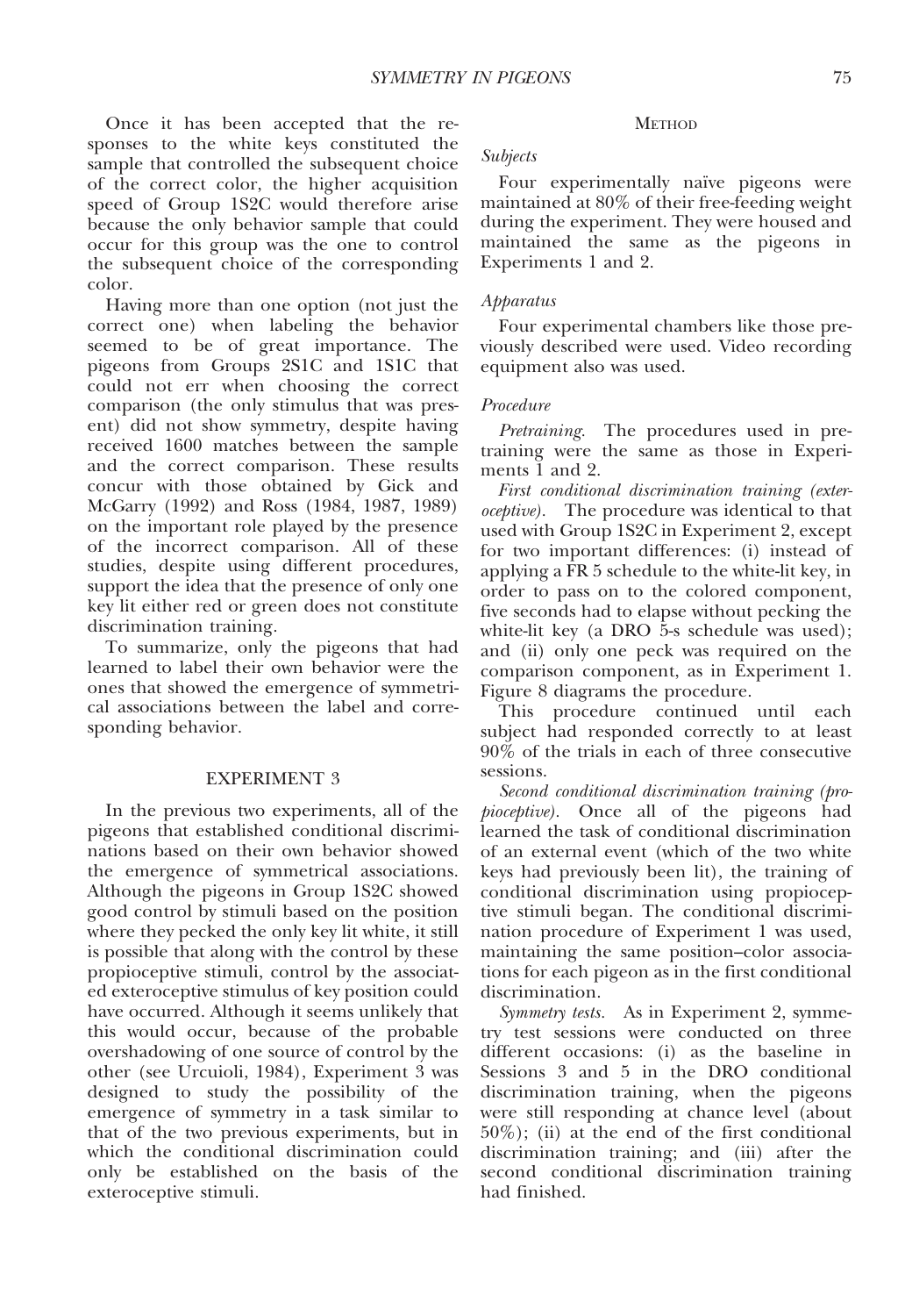



Fig. 8. The conditional discrimination procedure used in Experiment 3 in which no response was to be given to the sample (red–left/green–right correspondence).

## **RESULTS**

#### Symmetry Pretests

In the symmetry test carried out at the beginning of the training (when the pigeons had still not learned to discriminate), the results did not differ from chance (mean  $=$ 48.5%; range: 40% to 55%).

# First Conditional Discrimination Training (exteroceptive)

The top graph of Figure 9 shows the percent correct choices of red and green across blocks of 10 sessions. Acquisition was slower than in Experiments 1 and 2. However, after 140 sessions (5600 trials) all of the pigeons had learned the task, with a success rate of over 90%.

### Second Symmetry Test (after DRO)

The bottom graph of Figure 9 shows the results of the symmetry test carried out after the pigeons had learned the exteroceptive conditional discrimination. Two pigeons (A72 and A73) performed at chance level, one's success rate (A74) was over 80%, and the remaining one (A75) only achieved 40% correct.



Blocks of 10 sessions



Fig. 9. Top: Percentage of correct responses for each of the pigeons in Experiment 3 during acquisition of the first conditional discrimination in which no response was to be given to the sample stimulus. Bottom: Percent correct responses during the subsequent symmetry test.

On analyzing the video recordings from the final sessions of this first training period, we were able to verify that Pigeon A74 was the only one that behaved differently in the presence of the left and right white-lit keys. It stood near the key that was lit (either the left or right) and sometimes pecked around and about it, but only on very few occasions did it peck the key itself. Pigeons A72, A73, and A75, however, did not behave differentially in this way. Normally, they stayed in the middle of the chamber near the front panel, and at other times they flapped their wings or turned around. However, it was not observed that they behaved differentially in the presence of right or left white-lit keys. None of the four pigeons pecked the key that was unlit.

#### Second Conditional Discrimination (propioceptive)

As can be seen in the top graph of Figure 10, all of the pigeons learned to discriminate and label the last position to which they had responded. We should emphasize that, unlike the other pigeons, Pigeon A74 (the one that had responded differentially in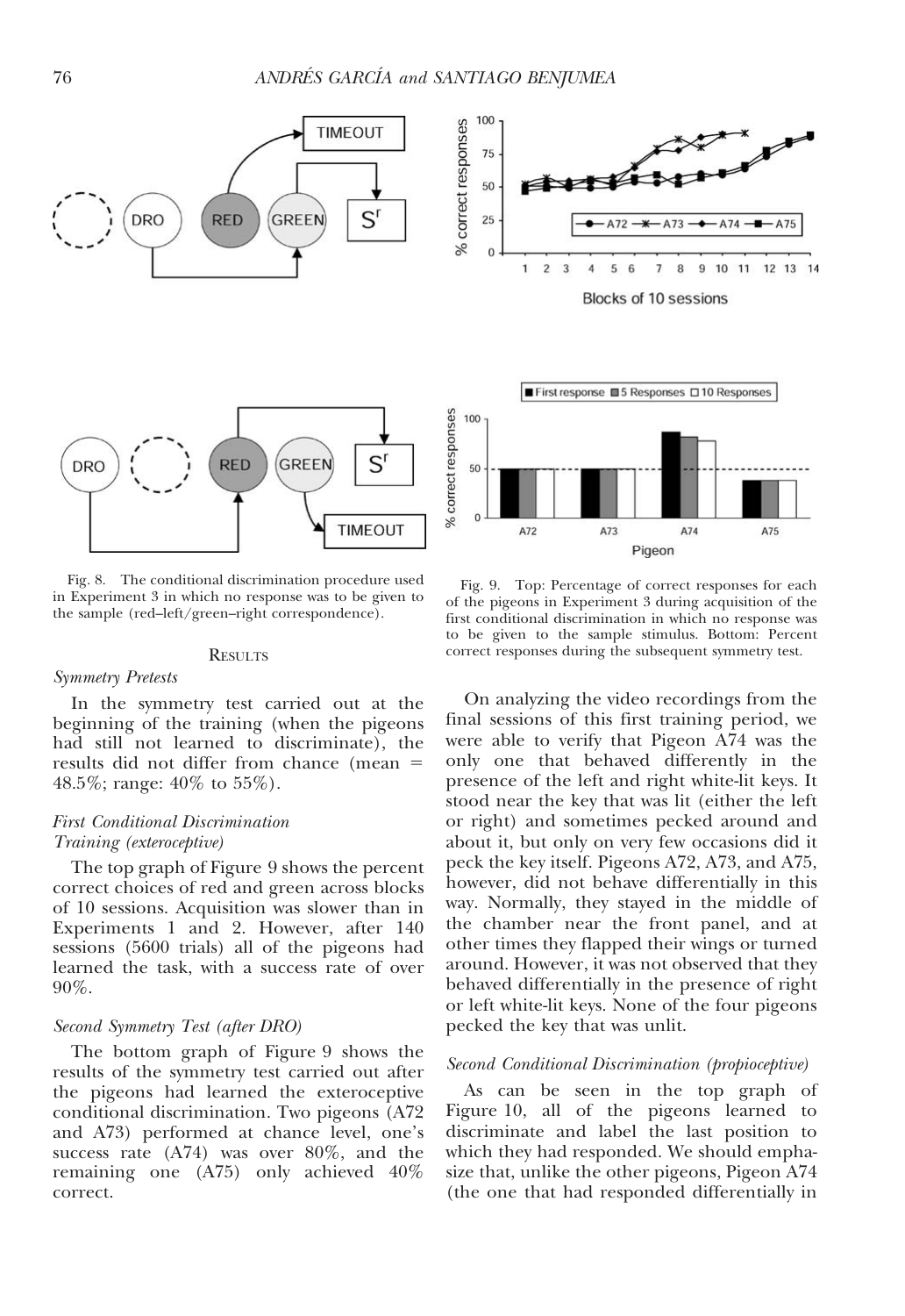



A74

A75

A73

A72

the exteroceptive discrimination) just responded randomly during the first two sessions. From the sixth session on, it achieved a 90% success rate and, by the end of the training, it performed in several consecutive sessions without making an error.

# Third Symmetry Test (after the Propioceptive Conditional Discrimination)

As can be seen in the bottom graph of Figure 10, only one pigeon responded at chance level (A73). Pigeon A72's success rate increased to 62%, Pigeon A74 maintained the result of 75% obtained in the previous symmetry test, and Pigeon A75 made symmetrical responses 85% of the time.

# **DISCUSSION**

One pigeon (A74) showed differential responding (standing near the illuminated key and making incipient pecking movements) to each sample even though no differential responding was required during this first conditional discrimination training phase. In

the posttraining test carried out to evaluate the emergence of symmetry, this pigeon was the only one that showed evidence of symmetry. The other 3 pigeons did not respond differentially in this way, nor did they show symmetry. In the discrimination training phase that required differential responding to the samples, Pigeon A74 learned the new task quickly. Three of the 4 pigeons obtained high or very high levels of symmetry after completing this training successfully, and one still responded at chance level.

In the conditional discrimination phase, based on the localization of an external event, the pigeons needed a large number of sessions before learning the task. This circumstance could be due to the punishment (for pecking the white-lit keys) of a delay before passing on to the following component. The pigeons could react by moving away from the key or even turning around with their backs to the front panel, as a compromising response to avoid pecking the white-lit keys. This type of behavior would delay learning the task. Another element that may have had an influence is that of not requiring the pigeons to peck the sample, a factor that delays acquisition of discrimination (Eckerman, Lanson, & Cumming, 1968).

As in the previous experiments, all the pigeons learned the conditional discrimination task when required to use their own behavioral responses as samples.

In brief, in Experiments 1 and 2, we observed that pigeons showed evidence of symmetry when they had learned that the event to be discriminated was their own behavior. In Experiment 3, in a task in which the location of external events was to be discriminated, only the pigeon that converted this into a task discriminating its own behavior showed symmetry. Those pigeons that did not do so did not obtain symmetry.

# GENERAL DISCUSSION

These three experiments show that pigeons can show a bidirectional relationship if their own behavior serves as a sample in a conditional discrimination task.

In Experiment 1, the pigeons learned to choose red after pecking the left white-lit key, and to choose green after pecks on the right white-lit key (with the color–position corre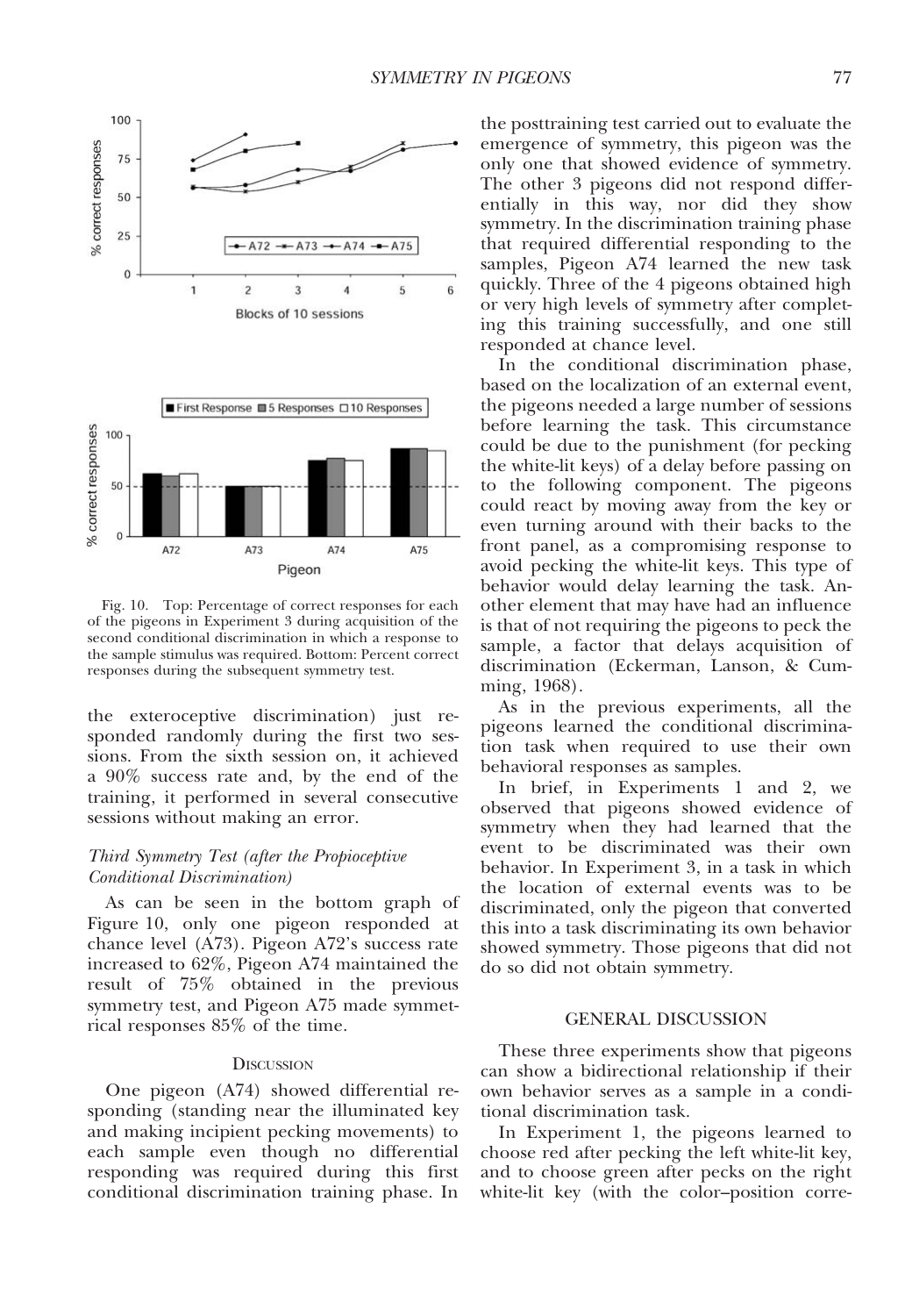spondences counterbalanced for half of the pigeons). After learning this discrimination, they were given symmetry tests in extinction by being presented with both keys illuminated either red or green; they showed a significant position preference for the left key when both keys were red and for the right key when both keys were green. We consider this to be evidence of the emergence of a symmetrical relationship, that is, after learning a position– color association, the pigeons showed evidence of an untrained color–position association.

In Experiment 2 four groups were trained using all four possible combinations of one or two samples with one or two comparisons. The pigeons in the two groups that were trained using two comparison stimuli showed evidence of symmetry in the test phase, whereas those trained using just one comparison stimulus (and consequently unable to make ''mistakes'' during training) did not achieve symmetry. This suggests that having two comparison stimuli was important for the development of the symmetrical relationship; that is, it was not exclusively an outcome of a backward association of the Pavlovian kind.

In Experiment 3, a DRO procedure to discourage pecking the white-lit keys was used, and most of the pigeons did not show symmetry under these conditions. The exception was the one pigeon that spontaneously behaved differentially in the presence of each sample, despite this not being explicitly demanded by the reinforcement program, and who later passed the symmetry test. When all the pigeons were subsequently trained using a procedure that required responses on the white-lit keys, three of the four pigeons showed evidence of a bidirectional association.

The main result of these experiments is that 25 of the 30 pigeons showed the emergence of bidirectionality or symmetry. Moreover, out of the 5 pigeons that did not show signs of this emergence, 3 had not previously acquired the conditional discrimination well. To sum up, 25 of the 27 pigeons that learned the conditional discrimination responded at the position which had previously served as a conditional stimulus when they were presented with both keys lit up in the same color that had previously served as its corresponding comparison stimulus. This responding was produced even though: (i) the amounts of reinforce-

ment received for red and green, and right and left, were identical, due to the correction procedure employed during training; (ii) the symmetry trials were employed in extinction; and (iii) the test trials entailed a novel stimuli configuration, and possibly acting as an external inhibition to a certain extent.

The results of this research work contradict what is usually obtained from research that has tried to obtain spontaneous symmetry in animals (Gray, 1966; Hogan & Zentall 1977; Lionello-DeNolf & Urcuioli, 2002; Richards, 1988; Rodewald, 1974; Sidman et al., 1982; Zentall, 1996), and thus questions the hypothesis of a phylogenetic difference between human beings and nonhuman subjects. Sidman (2000) claimed that the differences found between human beings and animals in equivalence studies could be due to procedural variables. He suggested that all the elements involved in the reinforcement contingency (antecedent stimuli, responses, and consequences) should be included in the equivalence class. An important procedural difference which may exist between the procedures used to generate equivalence using human beings and those using animals is the possible spontaneous use of differential responses by human beings to the sample (the Naming Hypothesis: Dugdale & Lowe, 1990; Horne & Lowe, 1996). Smith, Dickins, and Bentall (1996) demonstrated that human subjects failed to form equivalence classes when trained to name stimuli incongruent with the classes produced by conditional discrimination training. The normal procedures used with animals involve the use of the same response (pecking the central key) to the different samples, which should subsequently form equivalence classes according to the associated comparison stimulus. That is to say, if we include the pigeon's own responses in the traditional procedures used with pigeons into the equivalence classes, as Sidman (2000) suggests, there would be an incongruity between the classes to be trained on the basis of the exteroceptive stimuli (samples and comparison stimuli), and the only class derived from the common preceding response (propioceptive control).

The inclusion of responses and reinforcers into equivalence classes allows the Naming Hypothesis to be included into a framework that is not exclusively human. As Skinner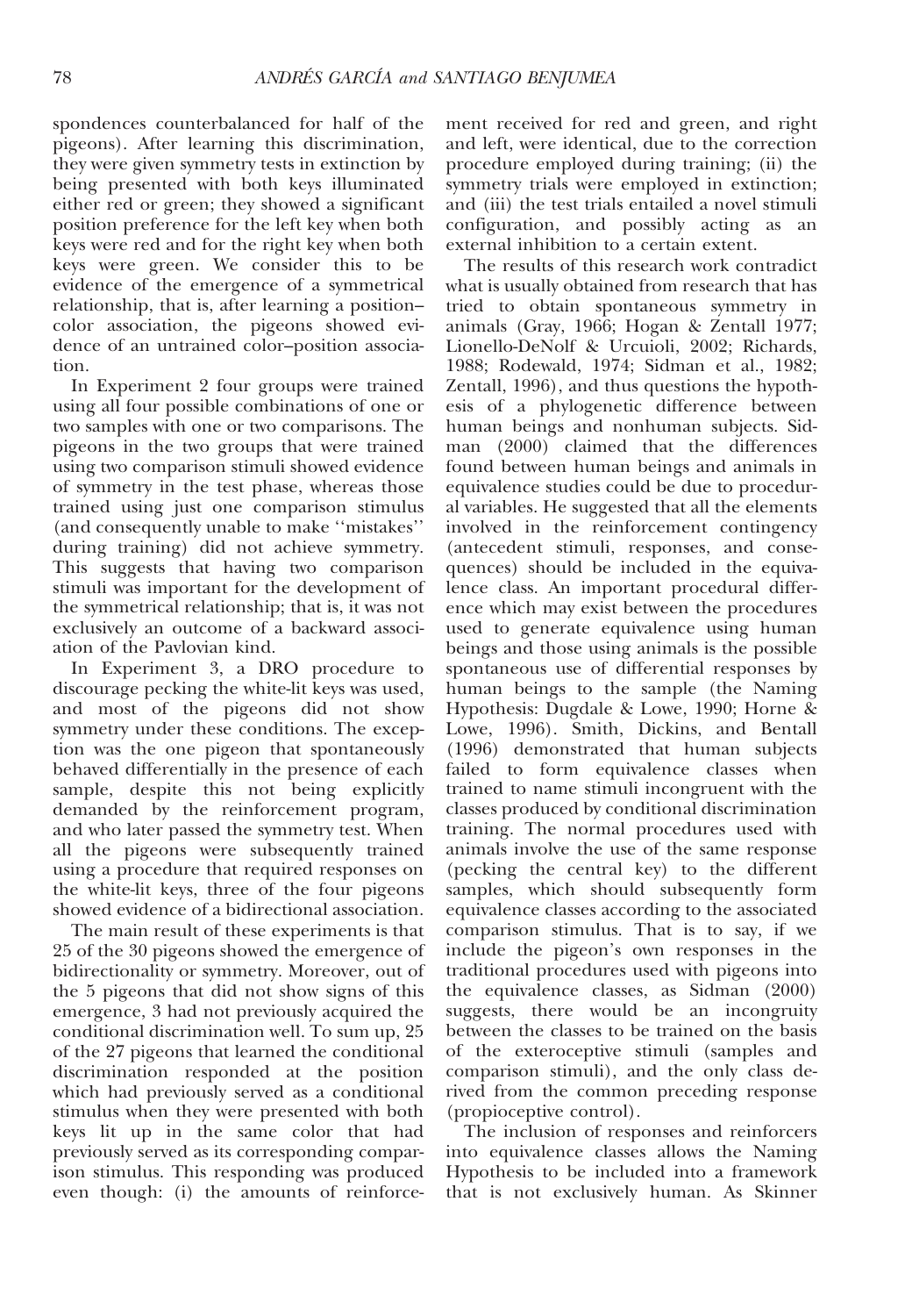(1953) suggested, it seems that the discriminative response to one's own behavior and the variables of which this is a function are the exclusive product of the social environment. Whether or not a subject is aware of itself depends upon the extent to which the group has insisted on replies to such questions as: ''What are you doing?'' or ''Why did you do it?'' or ''How do you feel?''.

What we really have done in these experiments has been to put a pigeon in a conventional social situation that uses the pigeon's own behavior as conditional discriminative stimuli, and also introduces both correct and incorrect arbitrary (symbolic) comparison stimuli. We have placed pigeons in a learning and assessment context in which only members of the human species have been situated traditionally (inside the ontogenetic and cultural domains of their development). The results have been convergent, in a sense: the emergence of symmetrical associations from those directly trained. When Sidman (1990) considered the development of equivalence classes to be a primitive or basic function, which could not be derived from other functions and was also exclusive to the human species, he was placing this phenomenon within the domain of human phylogenetic development. By working with individuals from another species in a situation that is normally intrinsic to the human ontogenetic and cultural domain, we have taken another step towards understanding the origin of this ability to spontaneously establish symmetrical relations and symbolic behavior.

#### REFERENCES

- Baninger, R. J., Kendall, S. B., & Vanderwolf, C. H. (1974). The ability of rats to discriminate their own behaviours. Canadian Journal of Psychology, 28, 79–91.
- Catania, A. C., Matthews, A. A., & Shimoff, E. (1990). Properties of rule-governed behavior and their implications. In D. E. Blackman & H. Lejeune (Eds.), Behaviour analysis in theory and practice. Contributions and controversies (pp. 215–230). Hove, England: Erlbaum.
- Dube, W. V., McIlvane, W. J., Callahan, T. D., & Stoddard, L. T. (1993). The search for stimulus equivalence in nonverbal organisms. The Psychological Record, 43, 761–778.
- Dugdale, N. A., & Lowe, C. F. (1990). Naming and stimulus equivalence. In D. E. Blackman & H. Lejeune (Eds.), Behavior analysis in theory and practice. Contributions and controversies (pp. 115-138). Hove, England: Erlbaum.
- Dugdale, N. A., & Lowe, C. F. (2000). Testing for symmetry in the conditional discriminations of language-trained chimpanzees. Journal of the Experimental Analysis of Behavior, 73, 5–22.
- Eckerman, D. A., Lanson, R. N., & Cumming, W. W. (1968). Acquisition and maintenance of matching without a required observing response. Journal of the Experimental Analysis of Behavior, 11, 435–441.
- Frank, A. F., & Wasserman, E. A. (2005). Associative symmetry in the pigeon after successive matching-tosample training. Journal of the Experimental Analysis of Behavior, 84, 147–167.
- García, A., & Benjumea, S. (2001). Pre-requisitos ontogenéticos para la emergencia de relaciones simétricas [Ontogenetic prerequirements for the emergence of symmetrical relationships]. International Journal of Psychology and Psychological Therapy, 1, 115–135.
- Gick, M. L., & McGarry, S. J. (1992). Learning from mistakes: Inducing analogous solution failures to a source problem produces later successes in analogical transfer. Journal of Experimental Psychology: Learning, Memory and Cognition, 18, 623–639.
- Gray, L. (1966). Backward association in pigeons. Psychonomic Science, 4, 333–334.
- Hayes, S. C. (1989). Rule-Governed behavior: Cognition, contingencies and instructional control. New York: Plenum Press.
- Hayes, S. C., & Hayes, L. J. (1989). The verbal action of the listener as a basis for rule-governance. In S. C. Hayes (Ed.), Rule-Governed behavior: Cognition, contingencies and instructional control (pp. 153–188). New York: Plenum Press.
- Hearst, E. (1989). Backward associations: Differential learning about stimuli that follow the presence versus the absence of food in pigeons. Animal Learning & Behavior, 17, 280–290.
- Hogan, D. E., & Zentall, T. R. (1977). Backward associations in the pigeon. American Journal of Psychology, 90, 3–15.
- Honey, R. C., & Hall, G. (1989). The acquired equivalence and distinctiveness of cues. Journal of Experimental Psychology: Animal Behavior Processes, 15, 338–346.
- Horne, P. J., & Lowe, C. F. (1996). On the origins of naming and other symbolic behavior. Journal of the Experimental Analysis of Behavior, 65, 119–137.
- Kastak, C. R., Schusterman, R. J., & Kastak, D. (2001). Equivalence classification by California sea lions using class-specific reinforcers. Journal of the Experimental Analysis of Behavior, 76, 131–158.
- Lionello-DeNolf, K. L., & Urcuioli, P. J. (2002). Stimulus control topographies and tests of symmetry in pigeons. Journal of the Experimental Analysis of Behavior, 78, 467–495.
- Lionello-DeNolf, K. L., & Urcuioli, P. J. (2003). A procedure for generating differential ''sample'' responding without different exteroceptive stimuli. Journal of the Experimental Analysis of Behavior, 79, 21–35.
- Lydersen, T., Perkins, D., & Chairez, H. (1977). Effects of fixed-ratio sample and choice response requirements upon oddity matching. Journal of the Experimental Analysis of Behavior, 27, 97–101.
- McIntire, K. D., Cleary, J., & Thompson, T. (1987). Conditional relations by monkeys: Reflexivity, symmetry and transitivity. Journal of the Experimental Analysis of Behavior, 47, 279–285.